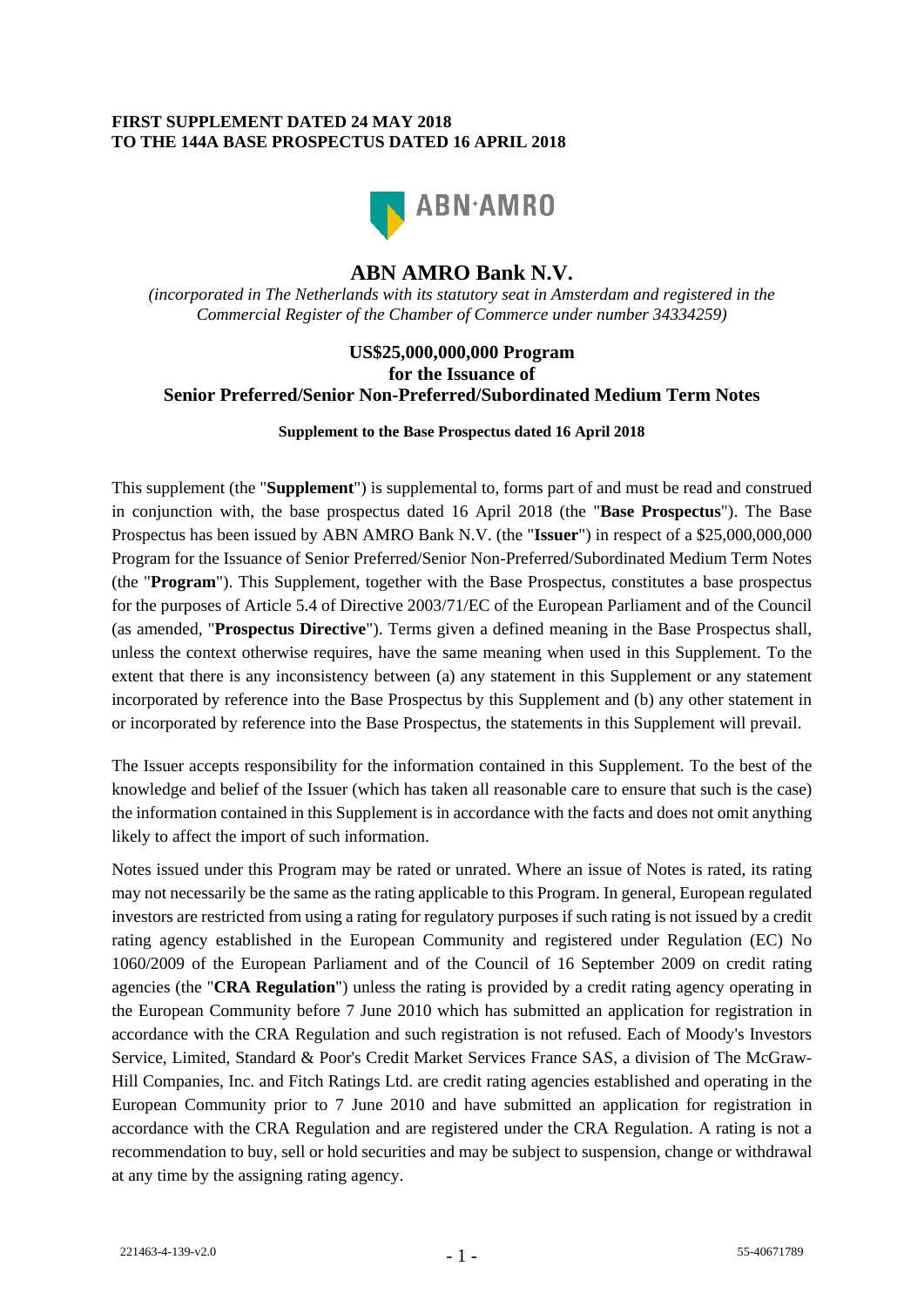# **ABN AMRO Morgan Stanley**

**BofA Merrill Lynch Citigroup Goldman Sachs & Co. LLC J.P. Morgan**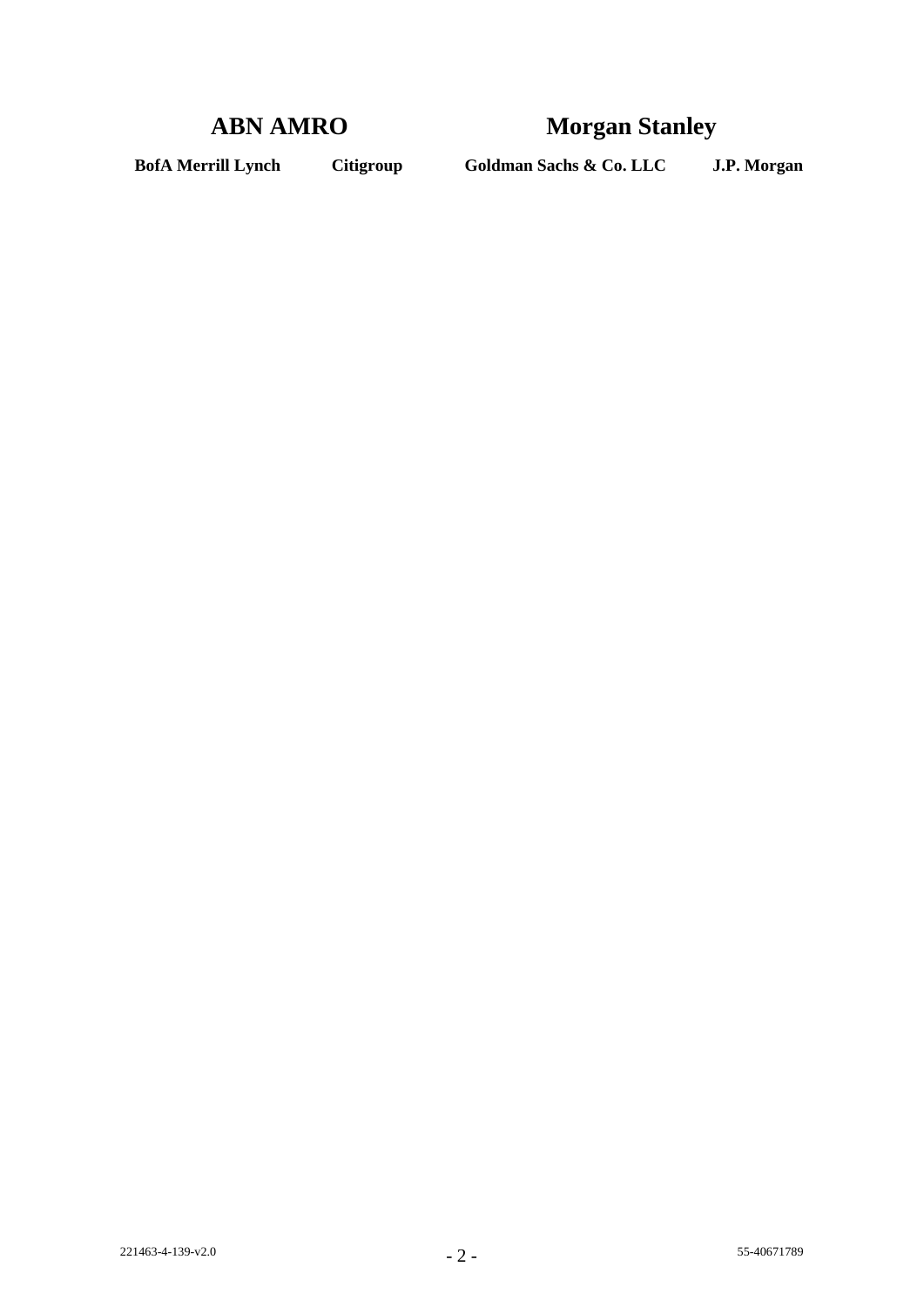The Notes have not been, and will not be, registered under the United States Securities Act of 1933, as amended (the "**Securities Act**") or any U.S. state securities law, and are being offered and sold, (A) within the United States to "qualified institutional buyers" ("**QIBs**") as defined in Rule 144A under the Securities Act ("**Rule 144A**") in reliance upon the exemption from the registration requirements of the Securities Act provided by Rule 144A or another exemption from, or in a transaction not subject to, the registration requirements of the Securities Act, and (B) in an offshore transaction to a non-U.S. person within the meaning of Regulation S in accordance with Rule 903 or 904 of Regulation S under the Securities Act ("**Regulation S**"), in each case in accordance with applicable securities laws of any state of the United States. Prospective purchasers are hereby notified that the seller of the Notes may be relying on an exemption from the provisions of Section 5 of the Securities Act provided by Rule 144A.

**EACH INITIAL AND SUBSEQUENT PURCHASER OF THE NOTES OFFERED HEREBY IN MAKING ITS PURCHASE WILL BE DEEMED TO HAVE MADE CERTAIN ACKNOWLEDGMENTS, REPRESENTATIONS AND AGREEMENTS AS SET FORTH IN THE BASE PROSPECTUS INTENDED TO RESTRICT THE RESALE OR OTHER TRANSFER OF NOTES AND MAY IN CERTAIN CIRCUMSTANCES BE REQUIRED TO PROVIDE CONFIRMATION OF COMPLIANCE WITH SUCH RESALE OR TRANSFER RESTRICTIONS DESCRIBED IN THE "***NOTICE TO PURCHASERS***" AND "***PLAN OF DISTRIBUTION***" SECTIONS OF THE BASE PROSPECTUS.**

Subject as provided in the applicable Pricing Term Sheet and/or Final Terms, the only persons authorized to use the Base Prospectus and any supplement thereto in connection with an offer of Notes are the persons named in the applicable Pricing Term Sheet and/or Final Terms as any relevant Agent and the persons named in or identifiable following the applicable Pricing Term Sheet and/or Final Terms as the Financial Intermediaries, as the case may be.

No person has been authorized to give any information or to make any representation not contained in or not consistent with the Base Prospectus (and any supplement thereto), the applicable Pricing Term Sheet and/or Final Terms or any document incorporated by reference therein, or any other information supplied in connection with the Program or the Notes and, if given or made, such information or representation must not be relied upon as having been authorized by the Issuer or any Agent.

The Notes are subject to restrictions on transferability and resale and may not be transferred or resold except as permitted under the Securities Act and applicable U.S. state securities laws pursuant to registration thereunder or exemption therefrom. Prospective purchasers should be aware that they might be required to bear the financial risks of an investment in the Notes for an indefinite period of time.